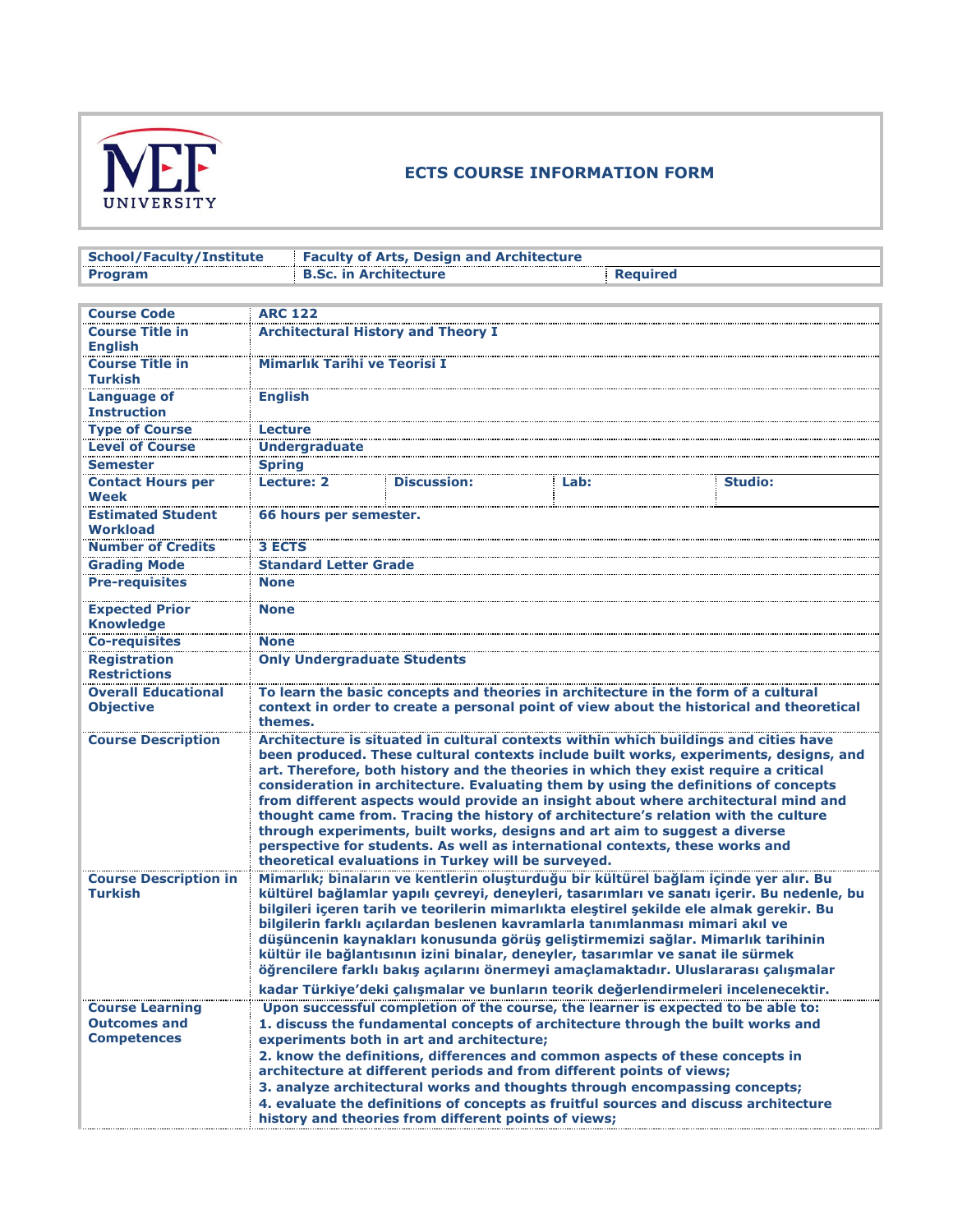| 5. interpret design strategies in architecture history and theory to support design<br>abilities;                                                                       |                         |                       |  |  |  |  |
|-------------------------------------------------------------------------------------------------------------------------------------------------------------------------|-------------------------|-----------------------|--|--|--|--|
| 6. demonstrate a personal critical stance and knowledge of architecture history and<br>theory.                                                                          |                         |                       |  |  |  |  |
| <b>Relation to Program Outcomes and Competences:</b><br><b>S=Supportive</b><br><b>H=Highly Related</b><br>$N = None$                                                    |                         |                       |  |  |  |  |
| <b>Program Outcomes and Competences</b>                                                                                                                                 | <b>Level</b>            | <b>Assessed by</b>    |  |  |  |  |
|                                                                                                                                                                         | N/S/H                   | Exam, HW,<br>Seminar. |  |  |  |  |
| 1. Ability to read, write and speak effectively in Turkish and English, equivalent                                                                                      | s                       |                       |  |  |  |  |
| to a B2 European Language Passport Level in English.<br>2. Ability to question and interpret ideas considering diverse points of view;                                  | н                       |                       |  |  |  |  |
| gather and use data, develop concepts related to people, places and the                                                                                                 |                         |                       |  |  |  |  |
| environment, and make individual decisions.                                                                                                                             |                         |                       |  |  |  |  |
| 3. Ability to use appropriate graphical methods including freehand and digital<br>drawing techniques, (ECDL advanced) in order to develop ideas in addition to          | н                       | Assignments           |  |  |  |  |
| communicate the process of design.                                                                                                                                      |                         |                       |  |  |  |  |
| 4. Ability to use fundamental principles of architectural design considering the<br>place, climate, people, society as factors, and simultaneously express present      | $\mathbf{s}$            |                       |  |  |  |  |
| principles in relevant precedents.                                                                                                                                      |                         |                       |  |  |  |  |
| 5. Understanding of architectural principles belonging to global and local cultures                                                                                     | н                       | Assignments,          |  |  |  |  |
| shaped by the climatic, technological, socioeconomic, cultural factors, in addition<br>to principles of historic preservation while developing architectural and urban  |                         | Readings              |  |  |  |  |
| design projects.                                                                                                                                                        |                         |                       |  |  |  |  |
| 6. Understanding the theories and methods used to describe the relationship<br>between human behavior and physical environment; and concurrently                        | н                       | Assignments           |  |  |  |  |
| understanding different needs, values, behavioral norms, social and spatial                                                                                             |                         |                       |  |  |  |  |
| patterns of different cultures.                                                                                                                                         |                         |                       |  |  |  |  |
| 7. Ability to apply various stages of design processes considering the client and<br>user needs, which include space and equipment requirements besides site            | N                       |                       |  |  |  |  |
| conditions and relevant laws and standards.                                                                                                                             |                         |                       |  |  |  |  |
| 8. Understanding the role of applied research in determining function, form and                                                                                         | s                       |                       |  |  |  |  |
| systems and their impact on human conditions and behavior.<br>9. Understanding of the basic principles of static and dynamic structural                                 | $\overline{\mathbf{s}}$ |                       |  |  |  |  |
| behavior that withstand gravity and lateral forces, in addition to the evolution                                                                                        |                         |                       |  |  |  |  |
| and applications of structural systems.                                                                                                                                 |                         |                       |  |  |  |  |
| 10. Ability to apply the principles of sustainability in architectural and urban<br>design projects that aim to preserve the natural and historic resources and         | N                       |                       |  |  |  |  |
| provide healthful environments.                                                                                                                                         |                         |                       |  |  |  |  |
| 11. Ability to apply the fundamental principles of building and safety systems<br>such as mechanical, electrical, fire prevention, vertical circulation additionally to | N                       |                       |  |  |  |  |
| principles of accessibility into the design of buildings.                                                                                                               |                         |                       |  |  |  |  |
| 12. Understanding the basic principles in the selection of materials, products,                                                                                         | s                       |                       |  |  |  |  |
| components and assemblies, based on their characteristics together with their<br>performance, including their environmental impact and reuse possibilities.             |                         |                       |  |  |  |  |
| 13. Ability to produce a comprehensive architectural project from the schematic                                                                                         | N                       |                       |  |  |  |  |
| design phase to design development phase, while integrating structural systems,                                                                                         |                         |                       |  |  |  |  |
| life safety and sustainability principles.<br>14. Understanding the principles of environmental systems such as energy                                                  | N                       |                       |  |  |  |  |
| preservation, active and passive heating and cooling systems, air quality, solar                                                                                        |                         |                       |  |  |  |  |
| orientation, day lighting and artificial illumination, and acoustics; in addition to<br>the use of appropriate performance assessment tools.                            |                         |                       |  |  |  |  |
| 15. Ability to choose appropriate materials, products and components in the                                                                                             | N                       |                       |  |  |  |  |
| implementation of design building envelope systems.                                                                                                                     |                         |                       |  |  |  |  |
| 16. Ability to understand the principles and concepts of different fields in<br>multidisciplinary design processes and the ability to work in collaboration with        | N                       |                       |  |  |  |  |
| others as a member of the design team.                                                                                                                                  |                         |                       |  |  |  |  |
| 17. Understanding the responsibility of the architect to organize and lead design                                                                                       | s                       |                       |  |  |  |  |
| and construction processes considering the environmental, social and aesthetic<br>issues of the society.                                                                |                         |                       |  |  |  |  |
| 18. Understanding the legal to responsibilities of the architect effecting the                                                                                          | N                       |                       |  |  |  |  |
| design and construction of a building such as public health and safety;<br>accessibility, preservation, building codes and regulations as well as user rights.          |                         |                       |  |  |  |  |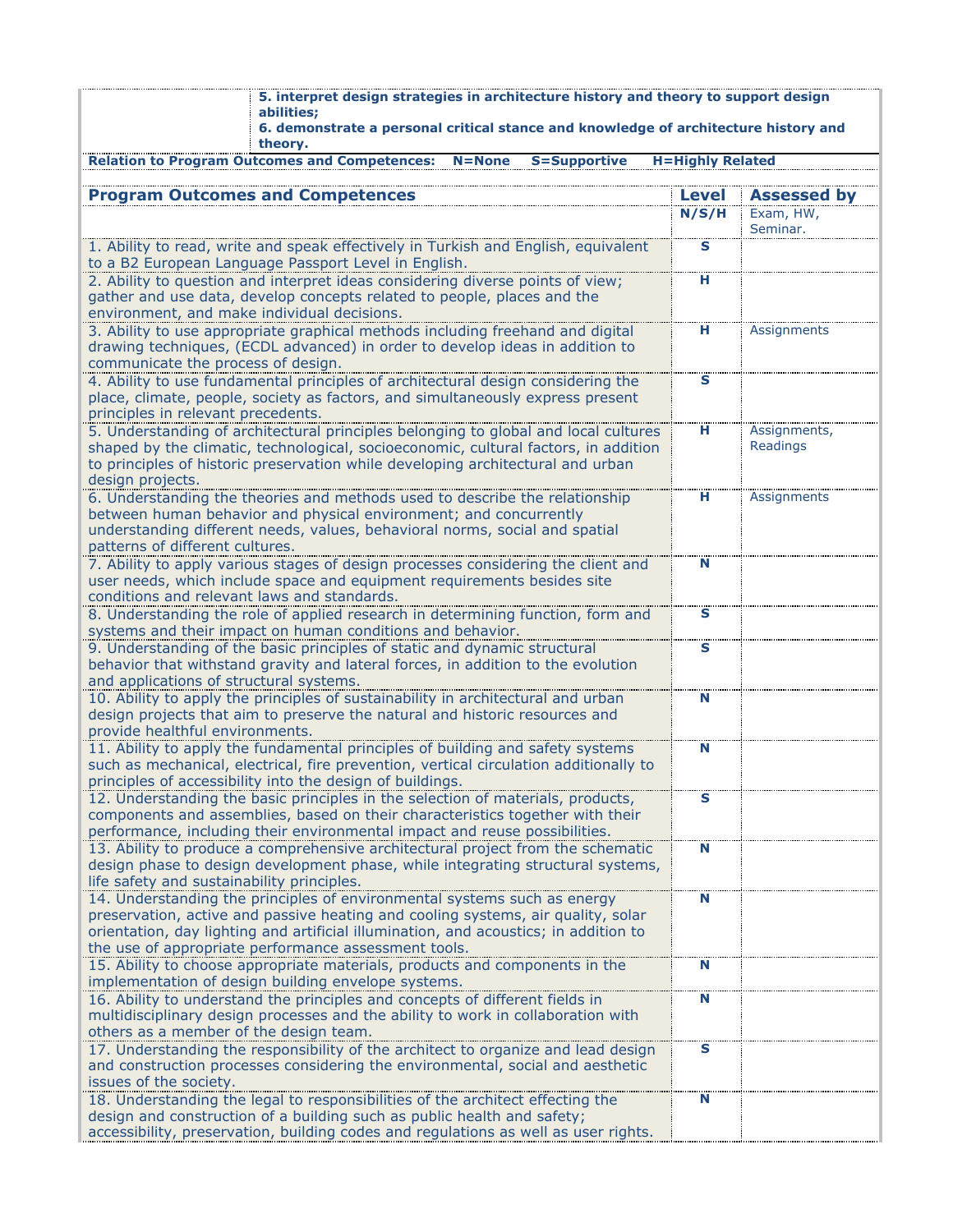| 19. Ability to understand the ethical issues involved in the design and<br>s<br>construction of buildings and provide services for the benefit of the society. In<br>addition to the ability to act with social responsibility in global and local scales<br>that contribute to the well being of the society. |                                                                                                                                                                              |                                                                                                                                                                                   |  |  |  |  |
|----------------------------------------------------------------------------------------------------------------------------------------------------------------------------------------------------------------------------------------------------------------------------------------------------------------|------------------------------------------------------------------------------------------------------------------------------------------------------------------------------|-----------------------------------------------------------------------------------------------------------------------------------------------------------------------------------|--|--|--|--|
| 20. Understanding the methods for competing for commissions, selecting<br>N<br>consultants and assembling teams, recommending project delivery methods,                                                                                                                                                        |                                                                                                                                                                              |                                                                                                                                                                                   |  |  |  |  |
| which involve financial management and business planning, time management,<br>risk management, mediation and arbitration.                                                                                                                                                                                      |                                                                                                                                                                              |                                                                                                                                                                                   |  |  |  |  |
|                                                                                                                                                                                                                                                                                                                |                                                                                                                                                                              |                                                                                                                                                                                   |  |  |  |  |
| Prepared by and Date Irem Korkmaz, 10.03.2020                                                                                                                                                                                                                                                                  |                                                                                                                                                                              |                                                                                                                                                                                   |  |  |  |  |
| Semester                                                                                                                                                                                                                                                                                                       |                                                                                                                                                                              |                                                                                                                                                                                   |  |  |  |  |
|                                                                                                                                                                                                                                                                                                                | <b>Spring 2019-2020</b>                                                                                                                                                      |                                                                                                                                                                                   |  |  |  |  |
| <b>Name of Instructor</b>                                                                                                                                                                                                                                                                                      | Assoc. Prof. Dr. A.Hilal Uğurlu                                                                                                                                              |                                                                                                                                                                                   |  |  |  |  |
| <b>Course Contents</b>                                                                                                                                                                                                                                                                                         | <b>Week</b>                                                                                                                                                                  | <b>Topic</b>                                                                                                                                                                      |  |  |  |  |
|                                                                                                                                                                                                                                                                                                                | 1.                                                                                                                                                                           | <b>Introduction, Setting the Scene for modern architecture</b>                                                                                                                    |  |  |  |  |
|                                                                                                                                                                                                                                                                                                                | 2.                                                                                                                                                                           | <b>International Expositions / World Fairs</b>                                                                                                                                    |  |  |  |  |
|                                                                                                                                                                                                                                                                                                                | з.                                                                                                                                                                           | <b>Art Nouveau &amp; Art Deco</b>                                                                                                                                                 |  |  |  |  |
|                                                                                                                                                                                                                                                                                                                | 4.                                                                                                                                                                           | <b>Tenements and first skyscrapers: Newyork &amp; Chicago</b>                                                                                                                     |  |  |  |  |
|                                                                                                                                                                                                                                                                                                                | 5.                                                                                                                                                                           | <b>Bauhaus</b>                                                                                                                                                                    |  |  |  |  |
|                                                                                                                                                                                                                                                                                                                | 6.                                                                                                                                                                           | <b>Housing, Community planning &amp; Gendered discourses</b>                                                                                                                      |  |  |  |  |
|                                                                                                                                                                                                                                                                                                                | 7.                                                                                                                                                                           | - Architecture of Fascism? Totalitarian Settings in Modern Europe                                                                                                                 |  |  |  |  |
|                                                                                                                                                                                                                                                                                                                | 8.                                                                                                                                                                           | - 1930's Architecture in Turkey<br><b>Excursion</b>                                                                                                                               |  |  |  |  |
|                                                                                                                                                                                                                                                                                                                | 9.                                                                                                                                                                           | Post War: alternatives to housing problems                                                                                                                                        |  |  |  |  |
|                                                                                                                                                                                                                                                                                                                | 10.                                                                                                                                                                          | - Pax Americana: International Style - 1945-65                                                                                                                                    |  |  |  |  |
|                                                                                                                                                                                                                                                                                                                |                                                                                                                                                                              | - Alternative Architectural Experiments (Drop City, Arcosanti)                                                                                                                    |  |  |  |  |
|                                                                                                                                                                                                                                                                                                                | 11.                                                                                                                                                                          | Post-Modernism: An Ironic Return to History                                                                                                                                       |  |  |  |  |
|                                                                                                                                                                                                                                                                                                                | 12.                                                                                                                                                                          | <b>Postmodernism &amp; Critical Regionalism</b>                                                                                                                                   |  |  |  |  |
|                                                                                                                                                                                                                                                                                                                | 13.                                                                                                                                                                          | <b>Deconstructivism</b>                                                                                                                                                           |  |  |  |  |
|                                                                                                                                                                                                                                                                                                                | 14.                                                                                                                                                                          | <b>Review &amp; Discussion</b>                                                                                                                                                    |  |  |  |  |
|                                                                                                                                                                                                                                                                                                                | 15.                                                                                                                                                                          | <b>Final Examination Period</b>                                                                                                                                                   |  |  |  |  |
|                                                                                                                                                                                                                                                                                                                | 16.                                                                                                                                                                          | <b>Final Examination Period</b>                                                                                                                                                   |  |  |  |  |
| <b>Required/Recommen</b>                                                                                                                                                                                                                                                                                       | <b>Recommended Reading:</b>                                                                                                                                                  |                                                                                                                                                                                   |  |  |  |  |
| ded                                                                                                                                                                                                                                                                                                            |                                                                                                                                                                              | - Walter Gropius, "Bauhaus Manifesto and Program" (1919)                                                                                                                          |  |  |  |  |
| <b>Readings</b>                                                                                                                                                                                                                                                                                                |                                                                                                                                                                              | - Gülsüm Baydar, "Figures of wo/man in contemporary architectural discourse," in<br>Negotiating Domesticity: Spatial Productions of Gender in Modern Architecture, H.             |  |  |  |  |
|                                                                                                                                                                                                                                                                                                                |                                                                                                                                                                              | Heynen, G. Baydar eds., (London & NY: Routledge, 2005), 30-47.                                                                                                                    |  |  |  |  |
|                                                                                                                                                                                                                                                                                                                |                                                                                                                                                                              | Sibel Bozdoğan, Modernism and Nation Building: Turkish Architectural Culture                                                                                                      |  |  |  |  |
|                                                                                                                                                                                                                                                                                                                |                                                                                                                                                                              | in the Early Republic, (Seattle: University of Washington Press, 2001), 56-80, 193-239.                                                                                           |  |  |  |  |
|                                                                                                                                                                                                                                                                                                                |                                                                                                                                                                              | Alice T. Friedman, "Family Matters: The Schroder House, by Gerrit Rietveld and<br>Truus Schröder," in Women and the Making of the Modern House: A Social and                      |  |  |  |  |
|                                                                                                                                                                                                                                                                                                                |                                                                                                                                                                              | Architectural History (New York: Harry N. Abrams, Inc., 1998)                                                                                                                     |  |  |  |  |
|                                                                                                                                                                                                                                                                                                                |                                                                                                                                                                              | - William Curtis, Modern Architecture Since 1900, (Phaidon press, 1996) 241-255 &                                                                                                 |  |  |  |  |
|                                                                                                                                                                                                                                                                                                                | 437-451.                                                                                                                                                                     |                                                                                                                                                                                   |  |  |  |  |
|                                                                                                                                                                                                                                                                                                                | -James Dunnett, "Le Corbusier and the city without streets," in The Modern City<br>Revisited, ed. Thomas Deckker (2000)                                                      |                                                                                                                                                                                   |  |  |  |  |
|                                                                                                                                                                                                                                                                                                                |                                                                                                                                                                              | -Jane Jacobs, The Death and Life of Great American Cities (1961)                                                                                                                  |  |  |  |  |
|                                                                                                                                                                                                                                                                                                                |                                                                                                                                                                              | - Charles Jencks - The Story of Postmodernism                                                                                                                                     |  |  |  |  |
|                                                                                                                                                                                                                                                                                                                | - Kenneth Frampton, "Towards a Critical Regionalism: Six Points for an Architecture of<br>Resistance", in The anti-aesthetic: essays on Postmodern culture, H. Foster        |                                                                                                                                                                                   |  |  |  |  |
|                                                                                                                                                                                                                                                                                                                |                                                                                                                                                                              |                                                                                                                                                                                   |  |  |  |  |
|                                                                                                                                                                                                                                                                                                                |                                                                                                                                                                              | ed., (Seattle: Bay Press, 1983), 16-30.                                                                                                                                           |  |  |  |  |
| <b>Teaching Methods</b>                                                                                                                                                                                                                                                                                        |                                                                                                                                                                              | As it is the introductory survey course of a series of architectural history and theory<br>courses, this course will base on lectures. Although most class sessions will take the |  |  |  |  |
|                                                                                                                                                                                                                                                                                                                |                                                                                                                                                                              |                                                                                                                                                                                   |  |  |  |  |
|                                                                                                                                                                                                                                                                                                                | format of lectures, students will be always encouraged to bring their questions and<br>doubts to initiate discussions. Also each week learners will actively participate the |                                                                                                                                                                                   |  |  |  |  |
|                                                                                                                                                                                                                                                                                                                |                                                                                                                                                                              | lectures with their group presentations of related topics.                                                                                                                        |  |  |  |  |
| <b>Homework and</b>                                                                                                                                                                                                                                                                                            |                                                                                                                                                                              | Presentations, handouts, assignments, readings                                                                                                                                    |  |  |  |  |
| <b>Projects</b>                                                                                                                                                                                                                                                                                                |                                                                                                                                                                              |                                                                                                                                                                                   |  |  |  |  |
| <b>Laboratory Work</b>                                                                                                                                                                                                                                                                                         |                                                                                                                                                                              |                                                                                                                                                                                   |  |  |  |  |
| <b>Computer Use</b>                                                                                                                                                                                                                                                                                            | Yes                                                                                                                                                                          |                                                                                                                                                                                   |  |  |  |  |